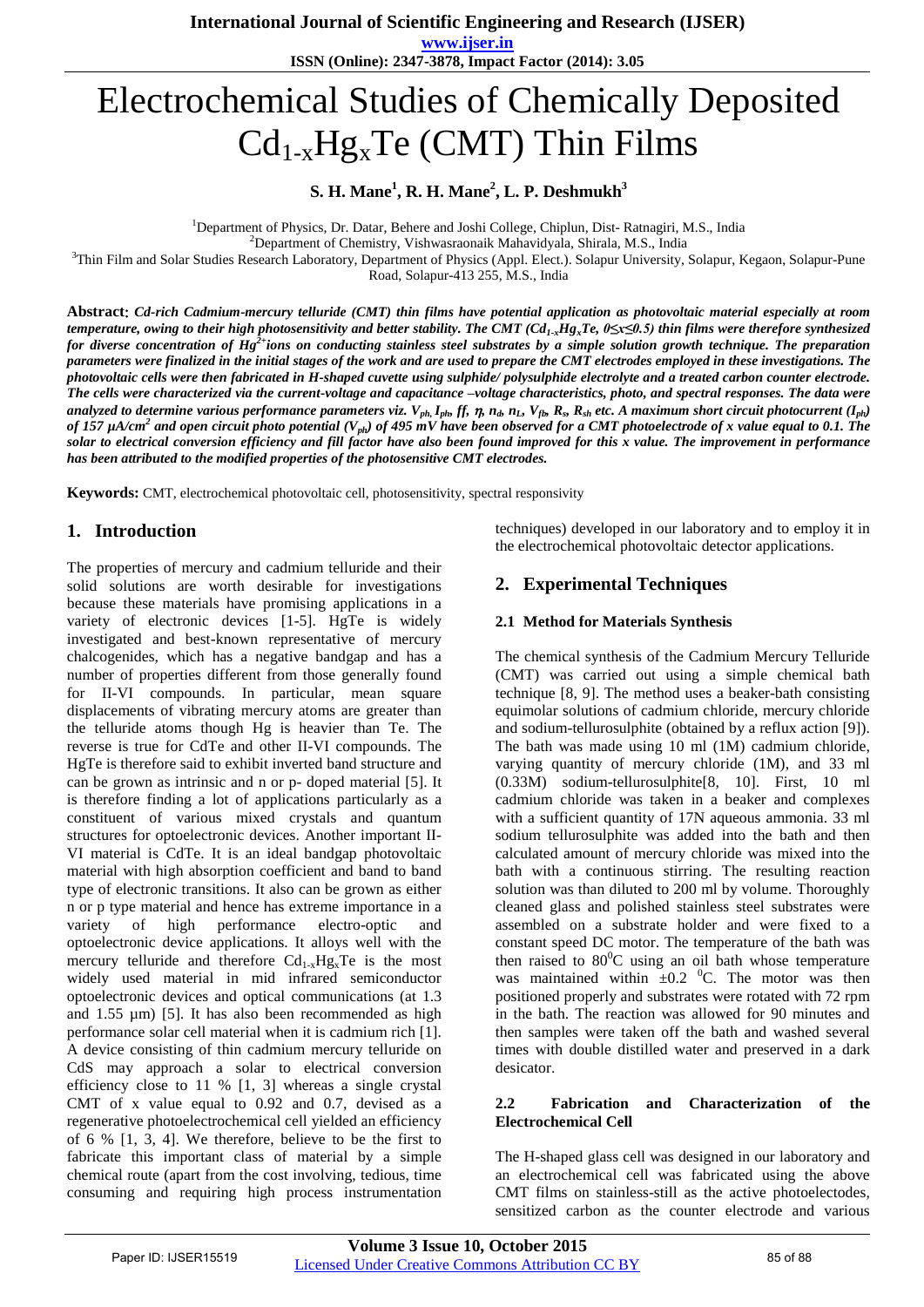electrolyte systems as the conducting medium. Various cells were devised for different x values of the electrode and characterized through the current- voltage and capacitance-voltage characteristics, power output curves and photo and spectral responses. Voltages and currents were measured with the sensitive  $6\frac{1}{2}$  digit HP make multimeter and 4 ½ digit nanoammeter. Three electrodes system was employed to measure the junction capacitance under reverse bias. The capacitance measurements were performed with a 4 ½ digit Aplab LCR-Q meter for the range of reverse bias from 0 to 1 V. The photo response was examined under a variable input intensity of 5 mW/  $\text{cm}^2$  to  $50$ mW/ cm<sup>2</sup>. Input intensities were noted with a Lutron-LX-101 (Taiwan) Lux meter. Spectral studies were undertaken for the range of wavelengths from 700 nm to 1300 nm with a photo spectrometer.

#### **3. Results and Discussion**

Electrochemical photoactive properties of  $Cd_{1-x}Hg_xTe$  thin film electrodes are presented in this paper. The as-grown films were synthesized using an universal chemical bath deposition process and are crystalline in nature, tightly adherent to the substrate support, rough in appearance and diffusely reflecting [6, 7]. The color of the samples changed from grayish-white to gray-black as Hg-concentration in the film was increased. This has indicated that Hg can be easily incorporated in the lattice of CdTe. The compositional analysis was therefore carried out on these films, which strengthens the above observations. Thus the terminal layer thicknesses of these layers were measured by an interferomatric technique. It has been seen that the layer thickness decreased with addition of Hg-concentration in CdTe. This is shown in Fig.1. The details pertaining to the growth mechanism and kinetics have already formulated as a research article [6, 7].



**Figure 1:** Variation of the terminal layer thickness with composition, x

First, the electrochemical cells were fabricated using these thin films as the photosensitive electrodes and different electrolyte systems and were illuminated by a white light source of 20 mW/cm<sup>2</sup>. The short circuit photocurrents  $(I_{ph})$ and open circuit photo potentials  $(V_{ph})$  were then measured. It is found that the polysulphide electrolyte is a better choice for  $Cd_{1-x}Hg_xTe$  and rest of the studies was then carried using polysulphide electrolyte as an optimum choice. Figure 2 represents this optimum choice of an

electrolyte. The junction quality factors under illumination were then determined from the slopes of  $V_{ph}$  versus ln  $F_L$ were therefore constructed and these variations. The various values of  $n<sub>L</sub>$  are listed in table-1.



**Figure 2:** Choice of redox electrolyte for Cd1-xHgxTe by the measurement of Vph

An important characteristic of a photoelectrochemical cell is its power output curve. These curves were obtained for all the cell configurations and their diagrammatic representation is shown in Figure 3.



Figure 3: Power output characteristics of few of the typical cells

The curves deviated from their rectangular shape and rounded off due to the series resistance effect. The different performance parameters such as  $V_{ph}$ ,  $I_{ph}$ ,  $\eta\%$ , ff%,,  $R_s$ , and Rsh were then determined and are cited in table-1. It appears that the conversion efficiency, η and form factor, ff improved significantly by the addition of Hg (0.1%) in to CdTe. Obviously, for this cell,  $I_{ph}$  and  $V_{ph}$  are larger that enhanced and ff. Compared to the solid-solid junction, performance of these cells is poor. The reasons are many: the materials resistance that forms series resistance of a cell, dark color of the electrolyte and absence of the post preparative treatments are some of the adverse. The enhancement in  $I_{ph}$  and  $V_{ph}$  can be understood from the increase in crystallite size and solar photon absorption volume and decrease in materials resistance due to Hg incorporation in CdTe [8, 9]. Table-1 shows composition dependence of the crystallite size and materials resistance  $(R<sub>s</sub>)$  which is self explanatory of the performance. As regards the solar absorbance, it has been found that the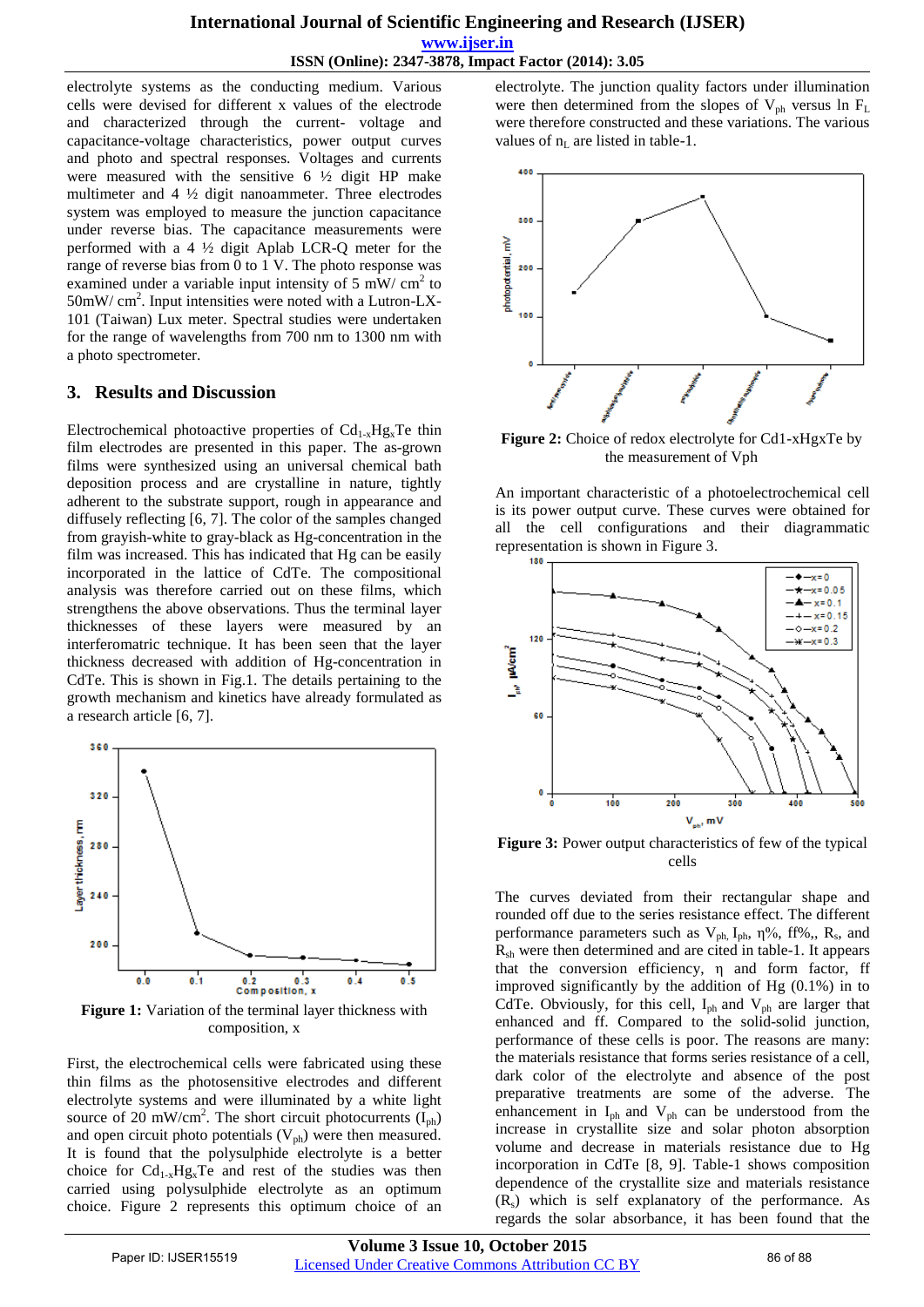## **International Journal of Scientific Engineering and Research (IJSER)**

**www.ijser.in**

photon absorbance coefficient  $(\alpha)$  is highest of all for a cell with the electrode composition  $x= 0.1$ . The spectral response studies were also carried out for these cells.  $I_{\text{ph}}$ was noted for different incident wavelengths. It has been seen that the absorption edge shifted towards higher wavelength. The enhancement in the short circuit photocurrent, Iph can be correlated directly to the decreased series resistance  $R_s$ , of a cell and increased absorption by the electrode material. In this case  $R_s$  decreased by approximately an order and can be explained as usual [6, 7]. The room temperature electrical conductivities of these materials were therefore measured. The electrical conductivity  $(\sigma)$  vs composition (x) spectra are shown in Figure 4.





It is seen that the bulk conductivity (which contributes mainly to  $R_s$  of a cell) increased with x up to  $x=0.1$  and then it becomes insensitive to further increase in x [11]. The conductivity modulation can also be correlated with the decreased bandgap of  $Cd_{1-x}Hg_xTe$  films and the enhanced crystallite size. The crystallite sizes were therefore determined for all the compositions by an X-ray diffraction technique.

## **4. Conclusions**

The electrochemical photovoltaic cells were formed and the behavior of these cells was examined with a special emphasis given to the photoelectrode composition, x. The dark I-V and C-V characteristics showed presence of the recombination centers surface states at the electrode / electrolyte interface. The PEC cell performance under light excitation is found to be optimum for a cell formed with electrode composition,  $x = 0.1$  and is solely due to the increased flat band potential, increased photoelectrode absorption, improved crystalline structure of the photoelectrode material and decreased series resistance of a cell.

## **Acknowledgement**

Authors would like to thank Professor L.P. Deshmukh. Head of Department of Physics (Appl. Elect.) for his pinpoint guidance and keeping patience. I am also thankful to Principal Dr. Shyam Joshi, D.B.J. College, Chiplun for his encouragement and moral support to continue my research guidance.

#### **References**

- [1] M. Neumann-spallart and G. Tamizhmzni, C.Levy-Clement and N.Boutry-forveille, "Physical properties of electrochemically deposited cadmium mercury telluride films" Thin Solid Films, **169** (1989) 315
- [2] M.A.Herman and. Pessa, "Hg1−xCdxTe‐Hg1−yCdyTe (0≤x, y≤1) heterostructures: properties, epitaxy, and applications", J.Appl. Phys., **57** (1985) 2671
- [3] W.E. Spicer, D.J.Friedman and G.P.Carey, "The electrical properties of metallic contacts on Hg1-  $_{x}Cd_{x}Te$ ", J.Vac. Sci. Technol. (1988) 2746
- [4] C.Levy-Clement, R. Triboulet and R.Tenne, "Photoelectrochemical properties of the Cdrich  $Cd_xHg_{1-x}Te$  alloy", Sol. Ener. Mat. 17 (1988) 201. A 6(4)
- [5] M.H. Rais, C. A. Musca, J. Antoszewski, J. M. Dell, B.D. Nener and L.Faraone, "Characterization of dark current in novel Hg1~xCdxTe mid-wavelength infrared photovoltaic detectors based on n-on-p junctions formed by plasma-induced type conversion ", J. Cry, Growth, 214/215 (2000) 1106
- [6] S. H. Mane, V.S. Karande, V.B. Pujari, J.S. Dargad and L.P.Deshmukh, "A study of cadmium mercury telluride (CMT) thin films structures: Some physical observations and Characteristics", J. Mat. Sci: Mat. In Elect., 16 (2005) 733
- [7] S. H. Mane, V.S. Karande, V.B. Pujari, J.S. Dargad and L.P.Deshmukh, "Studies on Nanocrystalline (Cd, Hg) Te Detector Thin Films" National Seminar on Science and Technology of Thin Films (NSSTTF), 16-17 Oct.2004, R.S. College, Latur, M.S. India
- [8] P.D.More and L.P.Deshmukh, "Photoelectrochemical investigations of n-CdSe<sub>1-x</sub>Te<sub>x</sub> thin film electrodes", Mat. Chem and Phys.80 (2003)586
- [9] V.B. Pujari, S. H. Mane, V.S. Karande and L.P.Deshmukh, "Mercury-CdmiumSelenide thin film layers: structural, microscopic and spectral response studies, " Mat. Chem. Phys. 83 (2004 ) 10
- [10]S. Chandra Photoelectrochemical Solar Cells, : (ed.) D.S. Campbell, Gordon and Breach Science publishers, New York, 1985
- [11]V.B. Pujari, V.B. Gaikwad, E.U. Masumdar, P.D.More and L.P.Deshmukh, "An electrochemical visible radiation detector with pseudo-binary  $Hg_{x}Cd_{1-x}$  Se thin films", Turk. J. Phys." 26 (2002 ) 407